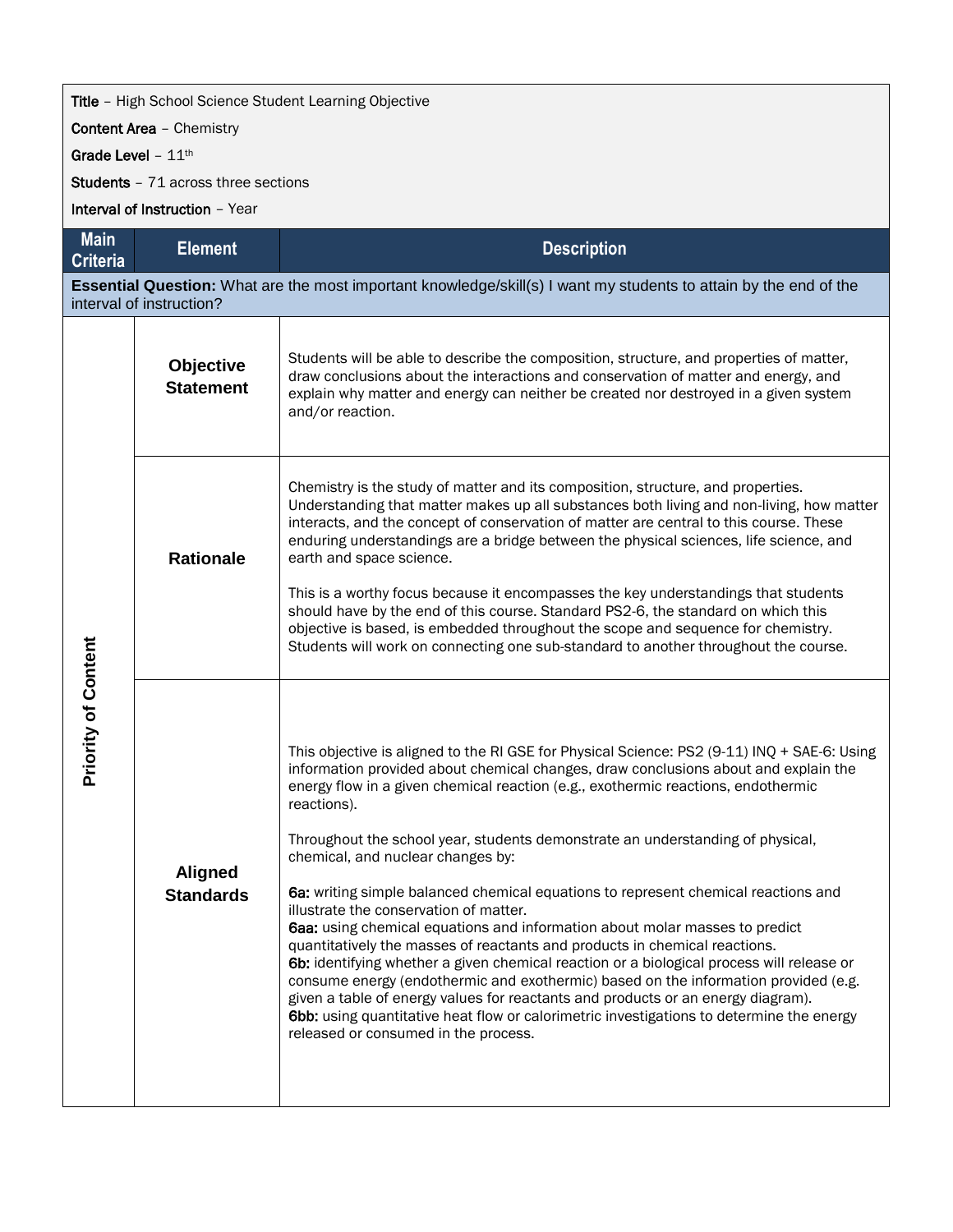| <b>Essential Question:</b> Where are my students now (at the beginning of instruction) with respect to the objective?                                                                       |                                              |                                                                                                                                                                                                                                                                                                                                                                                                                                                                                                                                                                                                                                                                                                                                                                                                                                                                                                                                                                                                                                                                                                                                                                                                                                                                                                                                                                                                              |  |  |  |  |
|---------------------------------------------------------------------------------------------------------------------------------------------------------------------------------------------|----------------------------------------------|--------------------------------------------------------------------------------------------------------------------------------------------------------------------------------------------------------------------------------------------------------------------------------------------------------------------------------------------------------------------------------------------------------------------------------------------------------------------------------------------------------------------------------------------------------------------------------------------------------------------------------------------------------------------------------------------------------------------------------------------------------------------------------------------------------------------------------------------------------------------------------------------------------------------------------------------------------------------------------------------------------------------------------------------------------------------------------------------------------------------------------------------------------------------------------------------------------------------------------------------------------------------------------------------------------------------------------------------------------------------------------------------------------------|--|--|--|--|
|                                                                                                                                                                                             | <b>Baseline Data /</b><br><b>Information</b> | In order to gauge students' incoming content knowledge, I administered the Chemical<br>Concepts Inventory during the first week of school. It is a multiple choice instrument<br>composed of one- and two-tiered non-mathematical conceptual questions based on<br>common student misconceptions about general chemistry topics (ex. Does the rust from a<br>completely rusted iron nail eight more, less, or the same as the nail it came from?). I<br>adapted the inventory from one that was created for first year college students, so I<br>expected student scores to be quite low. Not surprisingly, the average across my three<br>sections of CP Chemistry was 36%. From these results I was able to determine that most<br>students are coming into this course with limited knowledge of concepts central to<br>chemistry as well as some misconceptions about properties of matter, behavior of atoms<br>and molecules, etc. However, I did find that 9 students scored significantly higher than<br>their peers (scores of 60% or better) and that 12 students scored significantly lower than<br>their peers (scores of 10% or lower). Based on this, I have created three groups:<br>Group $A = 12$ students who scored <10% on chemistry inventory<br>Group B = students who scored between 11% and 49% on chemistry inventory<br>Group C = students who scored > 50% on chemistry inventory |  |  |  |  |
| Essential Question: Based on what I know about my students, where do I expect them to be by the end of the<br>interval of instruction and how will they demonstrate their knowledge/skills? |                                              |                                                                                                                                                                                                                                                                                                                                                                                                                                                                                                                                                                                                                                                                                                                                                                                                                                                                                                                                                                                                                                                                                                                                                                                                                                                                                                                                                                                                              |  |  |  |  |
| Rigor of Target                                                                                                                                                                             | Target(s)                                    | Unit tests:<br>$\mathbf{1}$<br>a. Group A = students will pass 4 out of 5 unit tests with a score of 70% or<br>better.<br>b. Group $B =$ students will pass 4 out of 5 unit tests with a score of 80% or<br>better.<br>c. Group $C =$ students will pass 4 out of 5 unit tests with a score of 90% or<br>better.<br>2)<br>Performance task:<br>a. Group A = students will demonstrate basic proficiency (a score of 3 or<br>better)<br>b. Group $B =$ students will demonstrate proficiency (a score of 4 or better)<br>Group C = students will demonstrate advanced understanding (a score of<br>C <sub>1</sub><br>5 or better)                                                                                                                                                                                                                                                                                                                                                                                                                                                                                                                                                                                                                                                                                                                                                                             |  |  |  |  |
|                                                                                                                                                                                             | <b>Rationale for</b><br>Target(s)            | These targets are tiered to reflect students' varying levels of prior knowledge upon entry<br>into CP Chemistry. They are rigorous in that all students are expected to be able to<br>demonstrate basic proficiency on almost every unit test and on the performance task.<br>Based on what I have seen similar students accomplish on similar assessments in past<br>years, I am confident that my students will show significant progress in their<br>understanding of these core chemistry concepts, and be able to demonstrate that<br>understanding, by the end of the interval of instruction.                                                                                                                                                                                                                                                                                                                                                                                                                                                                                                                                                                                                                                                                                                                                                                                                         |  |  |  |  |